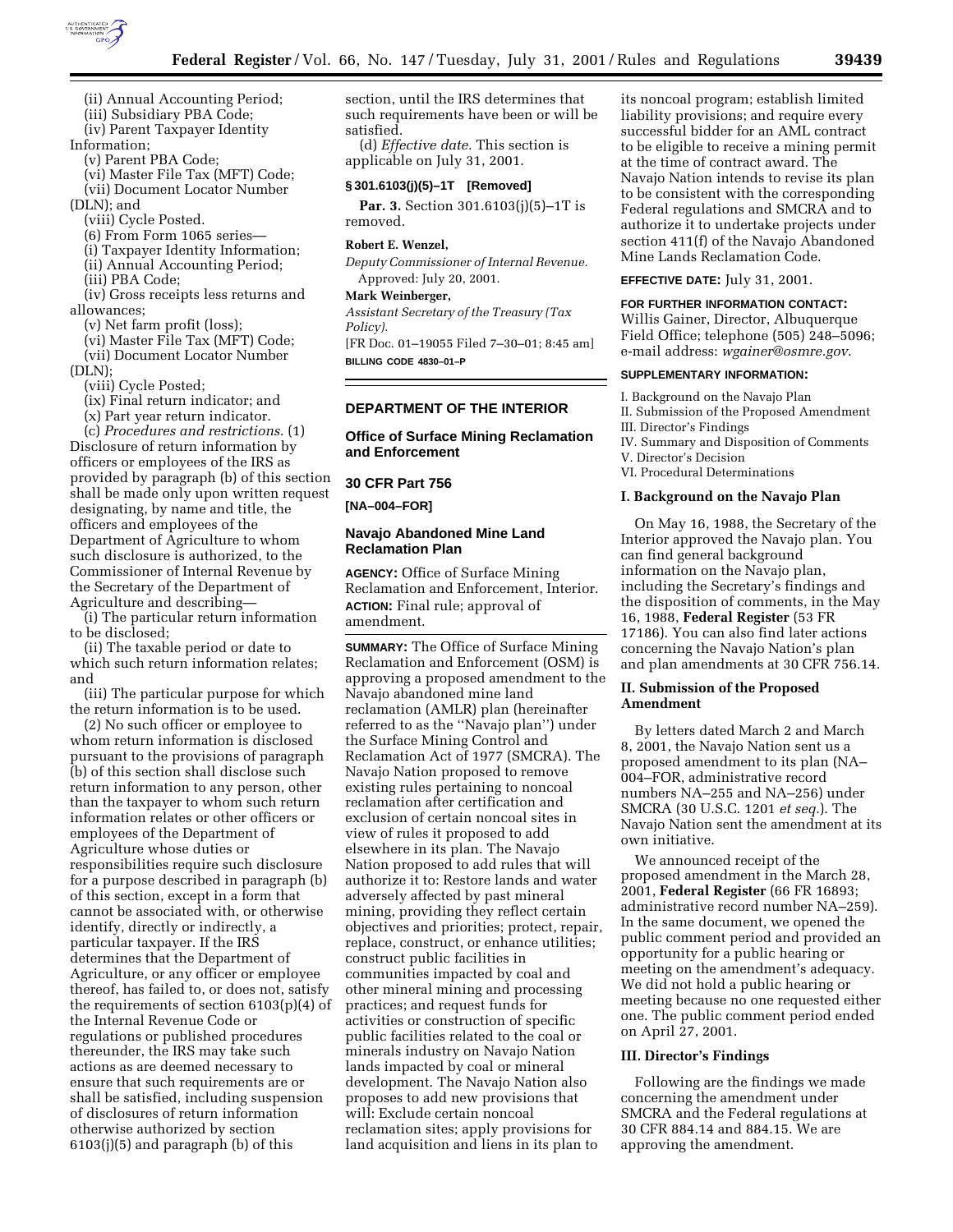# *A. Minor Revisions to the Navajo Nation's Rules in its Plan*

The Navajo Nation proposed the following minor editorial and codification change:

The heading ''Subsection P. RESERVED'' is removed and replaced with the heading ''O. NONCOAL RECLAMATION AFTER CERTIFICATION.''

Because the change to this rule is minor, we find that it meets the requirements of the Federal regulations and is consistent with the corresponding provision of SMCRA.

# *B. Revisions to the Navajo Nation's Rules in its Plan That Have the Same Meaning as the Corresponding Provisions of the Federal Regulations and/or SMCRA*

The Navajo Nation proposed revisions to the following rules in its plan containing language that is the same as, or similar to, the corresponding sections of the Federal regulations and or SMCRA (which are shown in parentheses):

*Section II, subsection O.1:* Applies subsection O to reclamation projects that restore lands and water adversely affected by past mineral mining; projects involving the protection, repair, replacement, construction, or enhancement of utilities (such as those relating to water supply, roads, and such other facilities serving the public adversely affected by mineral mining and processing practices); and the construction of public facilities in communities impacted by coal and other mineral mining and processing practices (30 CFR 875.15(a));

*Section II, subsections O.2 through (2)(c):* Establish objectives and priorities for expenditures of money for the projects described in new subsection O.1. These paragraphs replace almost identical existing provisions at former subsection M.2 that the Navajo Nation proposes to remove (subsections 411(c),  $(c)(1)$ ,  $(c)(2)$ , and  $(c)(3)$  of SMCRA and 30 CFR 875.15(b), (b)(1), (b)(2), and (b)(3));

*Section II, subsection O.3:* Allows enhancement of facilities or utilities (that were adversely affected by past mining and processing) to include upgrading to meet public health and safety requirements, but not to include any service area expansion unless needed to address a specific abandoned mine land problem (30 CFR 875.15(c));

Describes the information that must be included in grant applications that request funds for projects proposed under new subsection O.3 (30 CFR 875.15(e) and (e)(1) through (e)(7));

*Section II, subsection O.7:* Applies existing provisions of the Navajo Reclamation Plan for land acquisition and right of entry to noncoal reclamation authorized under subsection O (30 CFR 875.17);

*Section II, subsection O.8:* Applies existing provisions of the Navajo Reclamation Plan for liens to noncoal reclamation authorized under subsection O (30 CFR 875.18); and

*Section II, subsection O.10:* Requires bidders to be eligible to receive a permit to conduct surface coal mining operations as a prerequisite to being awarded an AML contract (30 CFR 874.20).

*C. Revisions to the Navajo Nation's Rules in its Plan That Are Not the Same as the Corresponding Provisions of the Federal Regulations and/or SMCRA*

1. Subsection O.4, Determination of Need for Public Facilities Projects

The Navajo Nation proposes a new provision as subsection O.4 in section II of its reclamation plan. This provision will authorize it to apply for funding to undertake activities or construction of specific public facilities related to the coal or minerals industry on Navajo Nation lands impacted by coal or mineral development based on a determination of need for such activities or construction made by ''\* \* \* the President of the Navajo Nation, subject to applicable laws \* \* \*.''

The counterpart provision in section 411(f) of SMCRA requires that the determination of need for activities or construction of specific public facilities be made by "\* \*<sup>\*</sup> \* the Governor of a State or the head of a governing body of an Indian tribe \* \* \*.'' Counterpart 30 CFR 875.15(e) requires the determination of need to be made by ''\* \* \* the Governor of a State or the equivalent head of an Indian tribe \* \* \*.'' The qualifying phrase ''subject to applicable laws'' as proposed in the Navajo Nation's rule has no counterpart in SMCRA or the Federal regulations.

*Section II, subsectionsO.5 through (5)(g):* applicable Navajo and/or other law in Designating the President to determine the need for public facilities projects is consistent with SMCRA and the counterpart Federal regulation. The qualifying phrase ''subject to applicable laws'' requires the Navajo President to abide by Navajo law when determining the need for projects under this provision. We fully expect the Navajo Nation and its President to comply with making these determinations under the approved Tribal AML program just as we expect a State and its Governor to comply with State and/or other law in the administration of an approved State

AML program. Moreover, the proposed rule will protect the Navajo Nation's grant funds by ensuring that projects are selected and funded in accordance with applicable law while retaining the Nation's exclusive authority and responsibility to administer its approved program.

Also, in proposed subsection O.4, the phrase ''\* \* \* determines there is a need for activities or construction of public facilities related to the coal or minerals industry on Navajo Nation lands impacted by coal or mineral development \* \* \*,'' the word ''mineral'' preceding the word ''development'' does not end with an "s." The counterpart term in the corresponding Federal regulation at 30 CFR  $875.15(d)$  is "minerals." We interpret the Navajo Nation's use of the word ''mineral'' and the phrase ''mineral development'' in the context of proposed subsection O.4 to have the same meaning as the word ''minerals'' and the phrase ''mineral development'' in the Federal regulation.

Based on the reasoning described above, we find that the Navajo Nation's proposed rule, considered together with other statutes and rules, compares, all together, with applicable requirements of the Federal regulations and SMCRA sufficient to ensure that the Navajo Nation's plan, as a whole, meets all applicable Federal requirements.

2. Subsection O.6, Exclusion of Certain Noncoal Reclamation Sites

The Navajo Nation proposes to remove its existing, previously approved rule that excludes certain noncoal sites from reclamation at subsection O.1 from its plan and replace it with an identical provision at new subsection O.6.

Proposed subsection O.6 is similar to counterpart 30 CFR 875.16. The primary difference is the Navajo Nation's provision that ''Funds will not be used \*\*\*'' to reclaim sites and areas designated for remedial action under the Uranium Mill Tailings Radiation Control Act of 1978 (UMTRCA; 42 U.S.C. 7901 *et seq.*) or that have been listed for remedial action under the Comprehensive Environmental Response Compensation and Liability Act of 1980 (CERCLA; 42 U.S.C. 9601 *et seq.*) In comparison, the counterpart Federal regulation says, ''Money from the Fund shall not be used \* \* \*'' for such reclamation. The source of the ''Funds'' referred to in proposed subsection O.6 is not identified in the Navajo Nation's rules. However, the corresponding provision at section 411(d) of the Navajo Abandoned Mine Lands Reclamation Code of 1987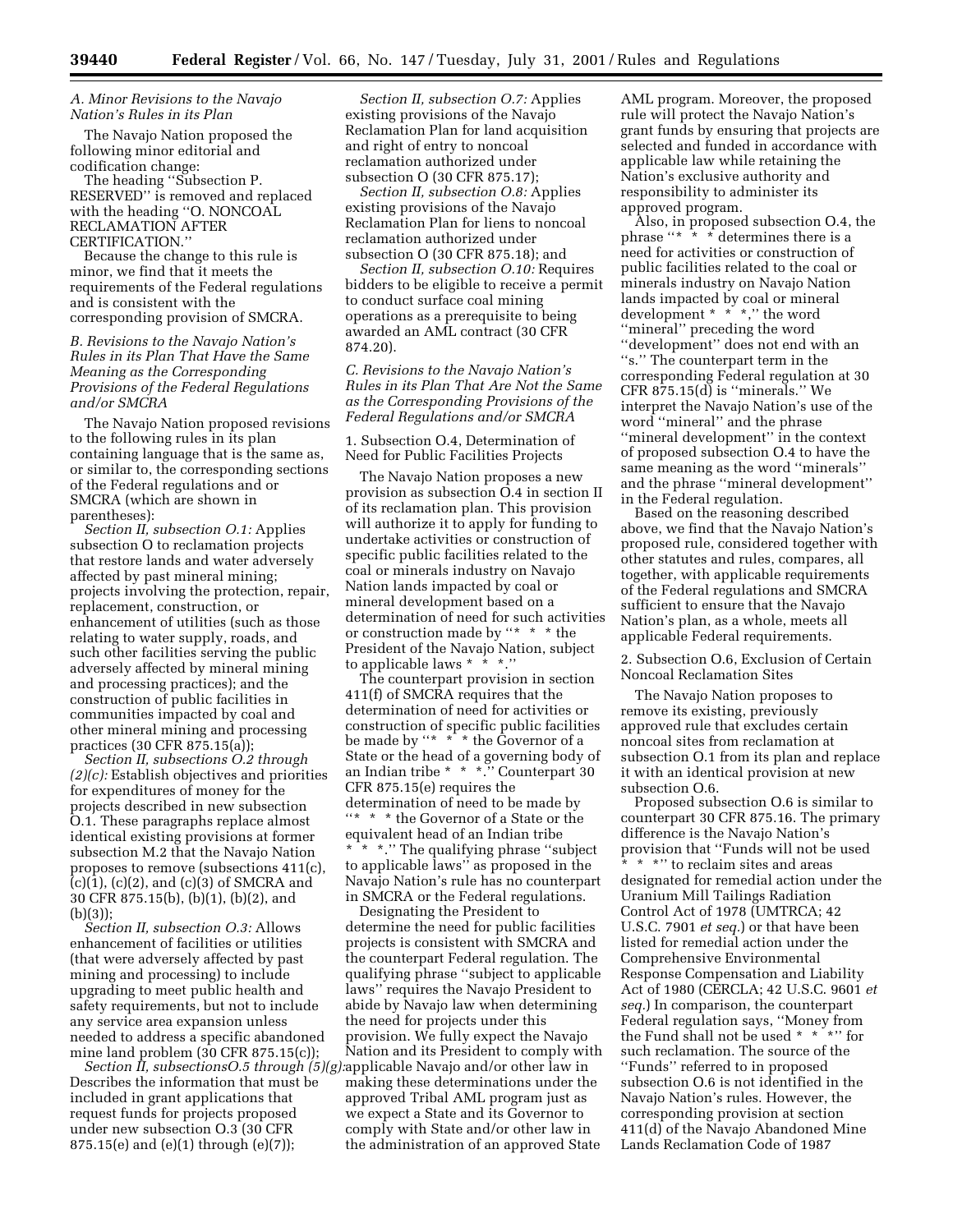provides that such remedial action ''\* \* \* shall not be eligible for expenditures from the Fund under this section.'' Section 401(a) of the Navajo Code created "\* \* \* on the books of the Treasury of the Navajo Nation a trust fund known as the Navajo Abandoned Mine Reclamation Fund (hereinafter referred to as the "fund") \* \* \*.' Section 401(c) of the Navajo Code describes how money in the fund may be used, including reclamation of coal and noncoal abandoned mines under subsections  $401(c)(1)$  and  $(c)(2)$ , respectively.

Federal statutory and regulatory provisions define the term ''fund'' similarly. As defined at 30 CFR 870.5, ''Abandoned Mine Reclamation Fund or Fund means a special fund established on the books of the U.S. Treasury for the purpose of accumulating revenues designated for reclamation of abandoned mine lands and other activities authorized by Title IV of the Act.'' Section 401(a) of SMCRA states that ''There is created on the books of the Treasury of the United States a trust fund to be known as the Abandoned Mine Reclamation Fund (hereinafter referred to as the "fund") \* \* \*." It goes on to say at section 401(c) what the money in the fund may be used for, including abandoned coal and noncoal mine reclamation under subsections  $401(c)(1)$  and (3), respectively. Those subsections of SMCRA are the Federal counterparts to subsections 401(c)(1) and (c)(2) of the Navajo Code, respectively.

New subsection O.6 in the Navajo Nation's plan is proposed in the context of subsection O of the plan, which provides for reclamation of noncoal projects after certification. It also is proposed as the Navajo rules' counterpart to section 401(d) of the Navajo Abandoned Mine Lands Reclamation Code and to 30 CFR 875.16. Though proposed subsection O.6 is worded differently than the counterpart provisions in the Navajo Code, SMCRA, and the Federal regulations, we interpret the proposed rule to mean that the Navajo Nation will not use money from the Navajo Abandoned Mine Reclamation Fund to reclaim sites designated for remedial action under UMTRCA or listed for remedial action under CERCLA, as opposed to meaning no money from any source whatsoever may be used to reclaim them. Removal of the existing provision at subsection O.1 is appropriate in view of the proposed rule replacing it at subsection O.6.

Other differences in wording between the proposed Navajo rule and the counterpart Federal regulation are

minor. We interpret the word ''will'' in the proposed Navajo rule to have the same meaning as the term ''shall'' in the Federal regulation. Also, we interpret use of the word ''which'' in the proposed Navajo rule to have the same meaning as the corresponding word ''that'' in the Federal regulation.

For these reasons, we find that proposed subsection O.6, considered together with the Navajo Abandoned Mine Land Reclamation Code, compares, all together, with applicable requirements of the Federal regulations and SMCRA sufficient to ensure that the Navajo Nation's plan, as a whole, meets all Federal requirements.

### 3. Subsection O.9, Limited Liability

The Navajo Nation proposes a limited liability provision at section II, subsection O.9 of its plan for noncoal reclamation after certification. The proposed rule states that the Navajo Nation will not be liable under any provision of Federal, State, or Tribal law for any costs or damages resulting from actions taken or omitted in the course of carrying out its plan, except those resulting from gross negligence or intentional misconduct. It defines gross negligence or intentional misconduct as reckless, willful, or wanton misconduct.

Proposed subsection O.9 reads much like the counterpart Federal provisions. Section 405(l) of SMCRA and 30 CFR 874.15 provide that no State [or Indian tribe, as provided by section 405(k) of SMCRA] shall be liable under ''any provision of Federal law'', except as discussed above. The proposed rule asserts greater immunity than SMCRA and the Federal regulations do, by asserting that the Navajo Nation will not be liable under State and Tribal law, as well as Federal law.

We find that this subsection is consistent with Federal requirements to the extent that it addresses the Navajo Nation's liability under Federal law. However, resolution of Tribal liability issues under State laws or laws of another Tribe is outside the scope of SMCRA. Thus, while we are approving this provision as satisfying the minimum requirements of SMCRA, we do not intend either to limit the Navajo Nation's liability beyond what is provided under SMCRA or to affect the ability of any person to resolve liability issues outside the scope of SMCRA.

Other differences between the wording of the proposed Navajo rule and the counterpart Federal regulation are minor and do not affect whether the proposed rule meets applicable Federal requirements. References to the ''Navajo Nation'' and ''this plan'' in the Tribal amendment are program-specific and

are analogous to references to the ''State or Indian Tribe'' and to ''an approved State or Indian tribe abandoned mine reclamation plan'' in the Federal regulation, respectively.

# *D. Revisions to the Navajo Nation's Rules in its Plan With No Corresponding Provisions in the Federal Regulations or Statute*

The Navajo Nation proposes to add a requirement at section II, subsection O.5(h) that its applications for public facility project funding show that the project " \* \* \* meets the requirements of the procedures/criteria for Public Facility Projects used by Navajo Nation.'' This proposed new rule has no counterpart in SMCRA or the Federal regulations.

Projects funded under subsections O.4 and O.5 of the Navajo plan will compete for grant funding with the Navajo Nation's abandoned mine reclamation projects. SMCRA and the Federal regulations do not suggest how to determine the need for public facilities projects or how to select such projects when more than one is needed. The Navajo Nation will have to choose from among many competing needs, so proposing a rule requiring applications for public facilities projects to show how such projects meet the Nation's process and criteria for funding them is a reasonable approach to making those choices. The fact that SMCRA and the Federal regulations do not require a process for selecting public facilities projects does not preclude the Navajo Nation from developing a process and criteria that will ensure its funding is put to the best use in addressing its greatest needs. This approach is not unlike that involving the objectives and priorities for coal and noncoal reclamation projects in sections 403 and 411 of SMCRA and 30 CFR 874.13 and 875.15. Applying those objectives and priorities to potential AML projects provides States and Tribes with a process by which to fund their most pressing problems first and which problems to consider funding later. The Navajo Nation's proposed rule would do essentially the same thing for public facilities projects.

Based on this reasoning, we find proposed subsection O.5(h) meets all applicable Federal requirements when considered together with SMCRA and the Federal regulations.

# **IV. Summary and Disposition of Comments**

#### *Public Comments*

We asked for public comments on the amendment in the March 28, 2001,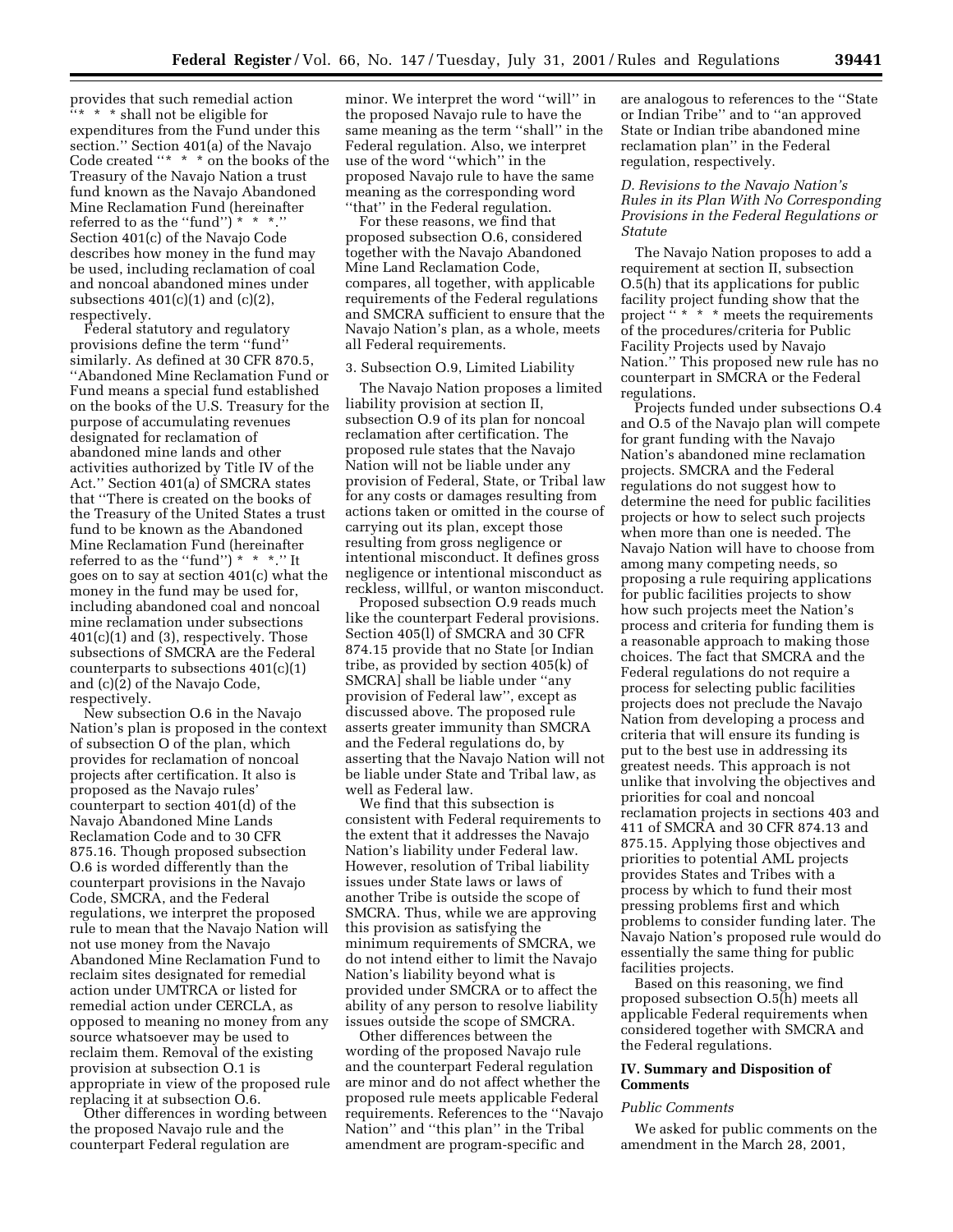**Federal Register** (66 FR 16893; administrative record number NA–259). We also asked for comments in letters dated March 12, 2001, that we sent out to a number of interested parties (administrative record NA–257).

The New Mexico State Historic Preservation Officer (NMSHPO) responded to our request for comments in a note dated April 20, 2001 (administrative record number NA– 260). NMSHPO thanked us for our invitation to comment but advised us that, under 36 CFR 800.3, we are to consult with the Tribal Historic Preservation Officer in lieu of NMSHPO for undertakings on Tribal land and for effects on Tribal lands. We requested comments from the Navajo Nation's Historic Preservation Officer in a letter dated March 12, 2001 (administrative record number NA–257), but did not receive a response.

We did not receive any other public comments.

# *Federal Agency Comments*

Under 30 CFR 884.14(a)(2) and 884.15(a), we requested comments on the amendment in letters dated March 12, 2001 (administrative record number NA–257) from various Federal agencies with an actual or potential interest in the Navajo plan.

In a response dated March 15, 2001, the Natural Resources Conservation Service of the U.S. Department of Agriculture said it reviewed the proposed Navajo amendment and had no comments.

We did not receive comments from any other Federal agencies.

### **V. Director's Decision**

Based on the above findings, we approve the amendment the Navajo Nation sent to us on March 2 and 8, 2001.

We approve, as discussed in Finding number III.A: Section II, subsection O, new subsection heading; in Finding number III.B: Section II, subsection O.1, applying subsection O to projects that restore lands and water adversely affected by past mineral mining, that involve protection, repair, replacement, construction, or enhancement of utilities, and that involve the construction of public facilities in communities impacted by coal and other mineral mining and processing practices; section II, subsections O.2 and O.2(c), establishing objectives and priorities for expenditures of money for projects described in new subsection O.1, and the removal of existing provisions at subsection M.2; section II, subsection O.3, allowing enhancement of facilities or utilities to include

upgrading to meet public health and safety requirements, but not to include any service area expansion unless needed to address a specific abandoned mine land problem; section II, subsections O.5 through O.5(g), describing information that must be in grant applications that request funds for projects proposed under new subsection O.3; section II, subsection O.7, applying existing provisions of the Navajo Plan for land acquisition and right of entry to noncoal reclamation authorized under subsection O; section II, subsection O.8, applying existing provisions of the Navajo Plan for liens to noncoal reclamation authorized under subsection O; and section II, subsection O.10, requiring bidders to be eligible to receive a permit to conduct surface coal mining operations as a prerequisite to being awarded an AML contract; in Finding III.C.1, section II, subsection O.4, a provision authorizing the Navajo Nation President to make the determination of need for activities or construction of specific public facilities projects, subject to applicable laws; in Finding III.C.2, section II, subsection O.6, prohibiting use of money from the fund to pay for reclamation of certain noncoal sites, and removal of the existing, previously approved rule at former subsection O.1; in Finding III.C.3, section II, subsection O.9, establishing a limited liability provision applicable to the Navajo Nation's noncoal program after certification; and in Finding III.D, section II, subsection O.5(h), requiring the Navajo Nation's grant applications for public facility project funding to show that such projects meet the requirements of the Nation's procedures and criteria for public facility projects.

We approve the rules that the Navajo Nation proposed with the provision that the Navajo Nation fully promulgate them in identical form to the rules it sent to us and that the public and we reviewed.

To implement this decision, we are amending the Federal regulations at 30 CFR Part 756.14, which codify decisions concerning the Navajo plan. We find that good cause exists under 5 U.S.C. 553(d)(3) to make this final rule effective immediately. Sections 405(a) of SMCRA required the Secretary of the Interior to promulgate and publish regulations covering the implementation of an abandoned mine reclamation program. Sections 405(d) and (k) requires the Secretary to approve a tribal reclamation plan when it is in compliance with the procedures, guidelines and requirements established under section 405(a). Making this regulation effectively immediately will

expedite that process. Further, the amendment submitted by the Navajo Nation is based on regulations issued by the Secretary which were published in the **Federal Register** and which took effect only after a 30 day waiting period. Before any project made eligible under this rulemaking can be undertaken, extensive public outreach is required by our regulations at 30 CFR 875.15(e). An immediate effective date will not violate any principles of fundamental fairness, because no affected persons will require time to prepare for this effective date. For these reasons, therefore, requiring another 30 day waiting period before the effective date of this rule is not seen to be in the public interest.

#### **VI. Procedural Determinations**

### *Executive Order 12630—Takings*

This rule does not have takings implications. This determination is based on the analysis performed for the counterpart federal regulations.

# *Executive Order 12866—Regulatory Planning and Review*

This rule is exempted from review by the Office of Management and Budget (OMB) under Executive Order 12866 (Regulatory Planning and Review).

### *Executive Order 12988—Civil Justice Reform*

The Department of the Interior has conducted the reviews required by section 3 of Executive Order 12988 (Civil Justice Reform) and has determined that this rule meets the applicable standards of subsections (a) and (b) of that section. However, these standards are not applicable to the actual language of Tribal AMLR plans and plan amendments since each such program is drafted and promulgated by a specific Tribe, not by OSM. Decisions on proposed Tribal AMLR plans and revisions thereof submitted by a Tribe are based on a determination of whether the submittal meets the requirements of Title IV of SMCRA (30 U.S.C. 1231– 1243) and the applicable Federal regulations at 30 CFR Subchapter R.

### *National Environmental Policy Act*

This rule does not require an environmental impact statement because agency decisions on proposed Tribal AMLR plans and plan revisions are categorically excluded from compliance with the National Environmental Policy Act (NEPA; 42 U.S.C. 4332) by the Department of the Interior's NEPA compliance manual at 516 DM 6, appendix 8, paragraph 8.4B(29).